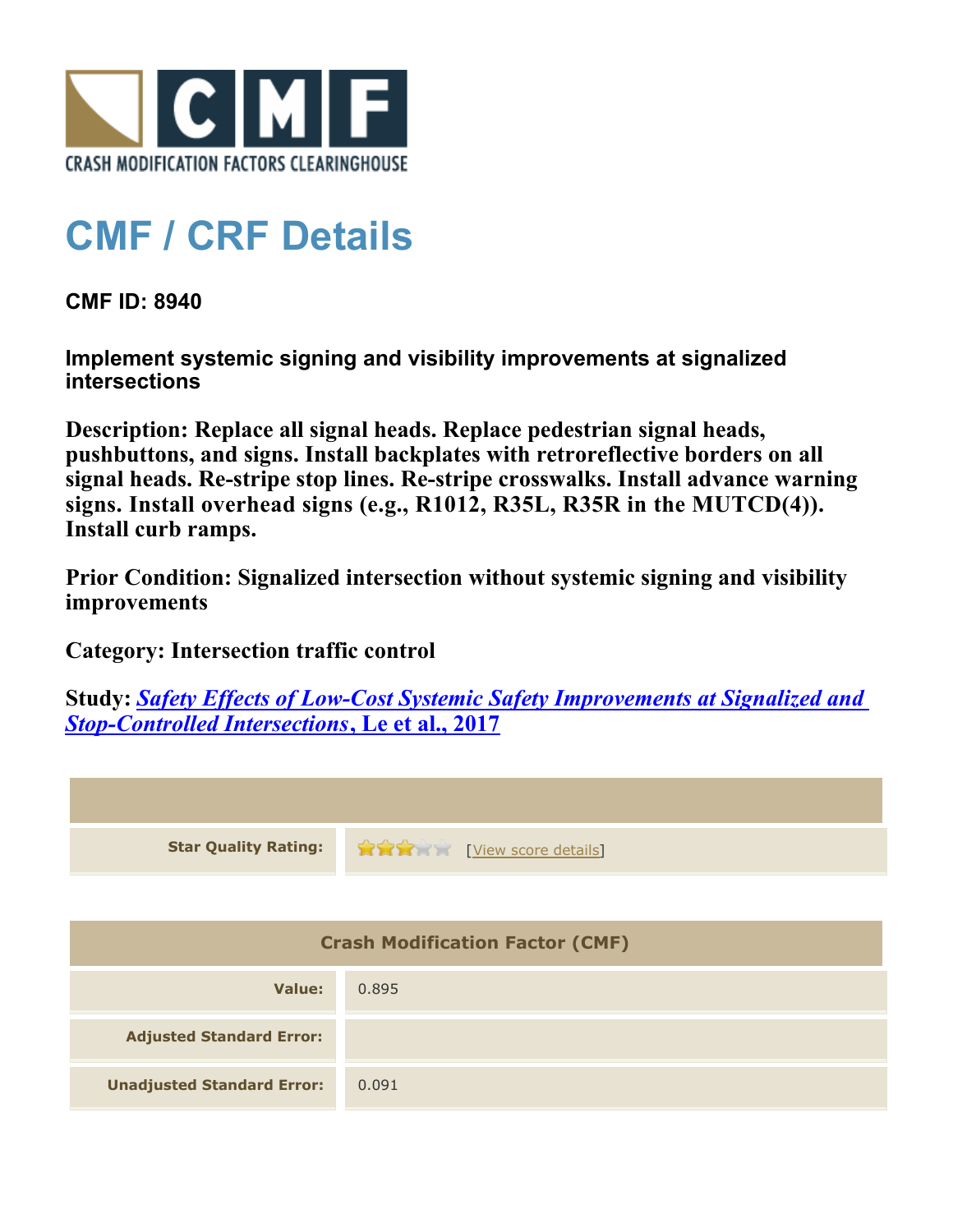| <b>Crash Reduction Factor (CRF)</b> |                                                          |  |
|-------------------------------------|----------------------------------------------------------|--|
| Value:                              | 10.5 (This value indicates a <b>decrease</b> in crashes) |  |
| <b>Adjusted Standard Error:</b>     |                                                          |  |
| <b>Unadjusted Standard Error:</b>   | 9.1                                                      |  |

| <b>Applicability</b>                    |       |
|-----------------------------------------|-------|
| <b>Crash Type:</b>                      | Angle |
| <b>Crash Severity:</b>                  | All   |
| <b>Roadway Types:</b>                   | All   |
| <b>Number of Lanes:</b>                 | 2,4   |
| <b>Road Division Type:</b>              |       |
| <b>Speed Limit:</b>                     |       |
| <b>Area Type:</b>                       | All   |
| <b>Traffic Volume:</b>                  |       |
| <b>Time of Day:</b>                     | All   |
| If countermeasure is intersection-based |       |
| <b>Intersection Type:</b>               |       |
|                                         |       |

| <b>Intersection Geometry:</b>     | 3-leg                                             |
|-----------------------------------|---------------------------------------------------|
| <b>Traffic Control:</b>           | Signalized                                        |
| <b>Major Road Traffic Volume:</b> | 4272 to 41100 Annual Average Daily Traffic (AADT) |
| <b>Minor Road Traffic Volume:</b> | 111 to 20000 Annual Average Daily Traffic (AADT)  |

**Development Details**